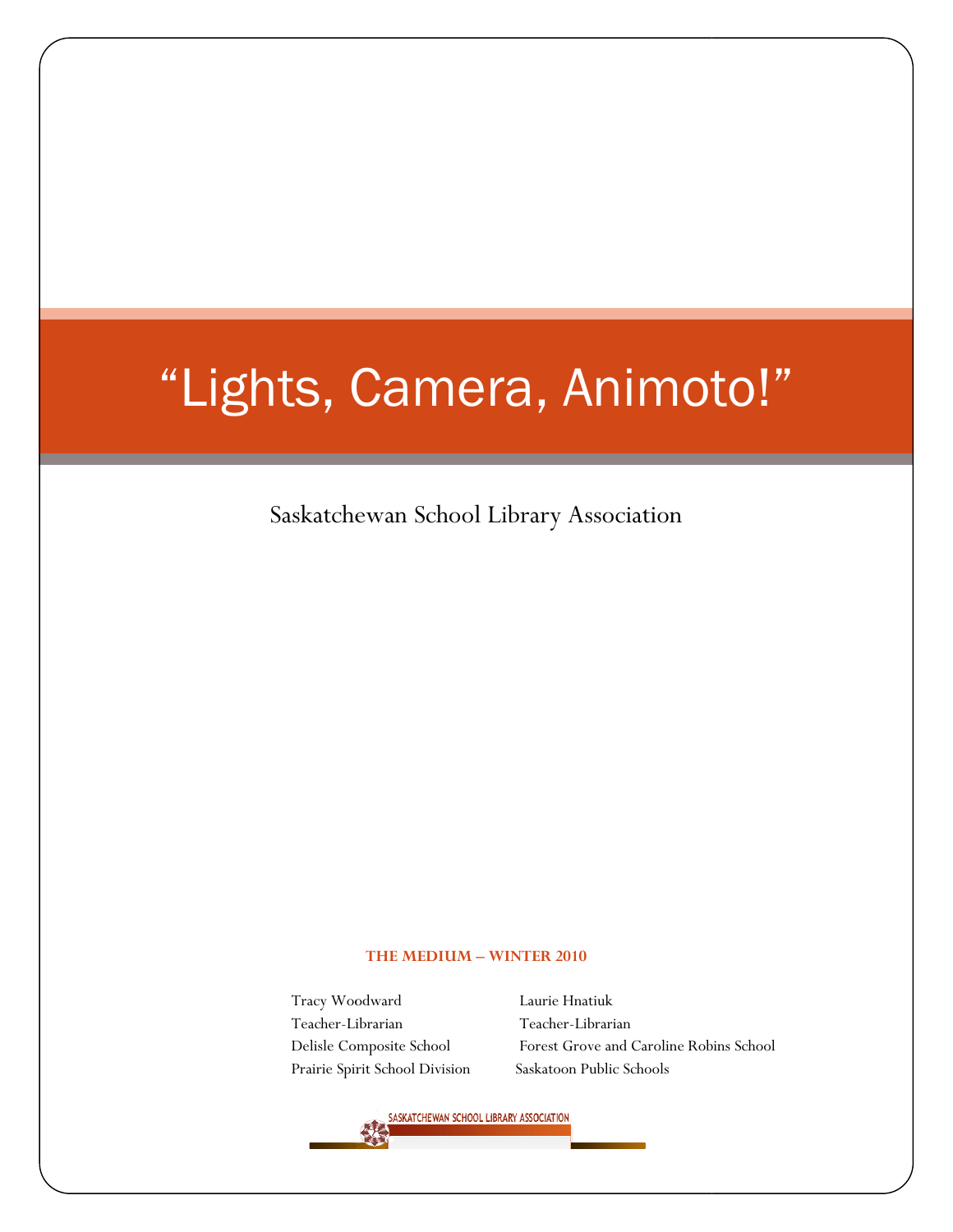# "Lights, Camera, Animoto!"

## Saskatchewan School Library Association

As the end of the year approaches, you may feel the need for a new activity to motivate and engage students and staff. You want a technique that provides zip to your lessons but that isn't going to overwork teachers or students. You are in luck! You can use a multi-media tool called Animoto. Multi-media tool? What is that? Don't panic! We know you can learn this because we did even though we are technologically challenged teacher librarians. We successfully used this tool for personal applications as well as in our classrooms. Read on to discover how you too can be an Animoto star.

# What Is Animoto?

Animoto is website which helps you create a multi-media product. Essentially that means you use more than one form of content: music, pictures and video. In an easy, three step process you upload pictures and videos, choose music and create a video. The "Create" button and the geniuses at Animoto render a polished video that makes you look talented and professional. We agree with Joyce Valenza, well-known high school library media specialist, who states: "Animoto is a magically-easy way to grab attention, produce professional-looking public relations products, archive an event, visually showcase our best, and create new visual contexts." (Valenza, 2008)

# Joining Animoto!

Animoto is easy to use and to join. All you need is an e-mail account. At www.animoto.com you can sign up for a free account; however, you are limited to only thirty second videos. This is a great place for you to begin playing and see just how easy it is to use! The developers at Animoto know you are inexperienced so they've made it easy for you.

# Animoto for Educators

Animoto offers preferred access to educators. If you sign up for an educator account http://education.animoto.com, you will receive full access and be able to create full length videos for free. Animoto don't advertise this option on their front page though. You will find the link to do this by typing "animoto and education", in the site search box. We highly recommend that you try the full access account for Animoto. Because Animoto creates class accounts on a first come, first served basis, do not expect to register for your class account before school and use it that same day. It may take a few days or a week to receive your account information.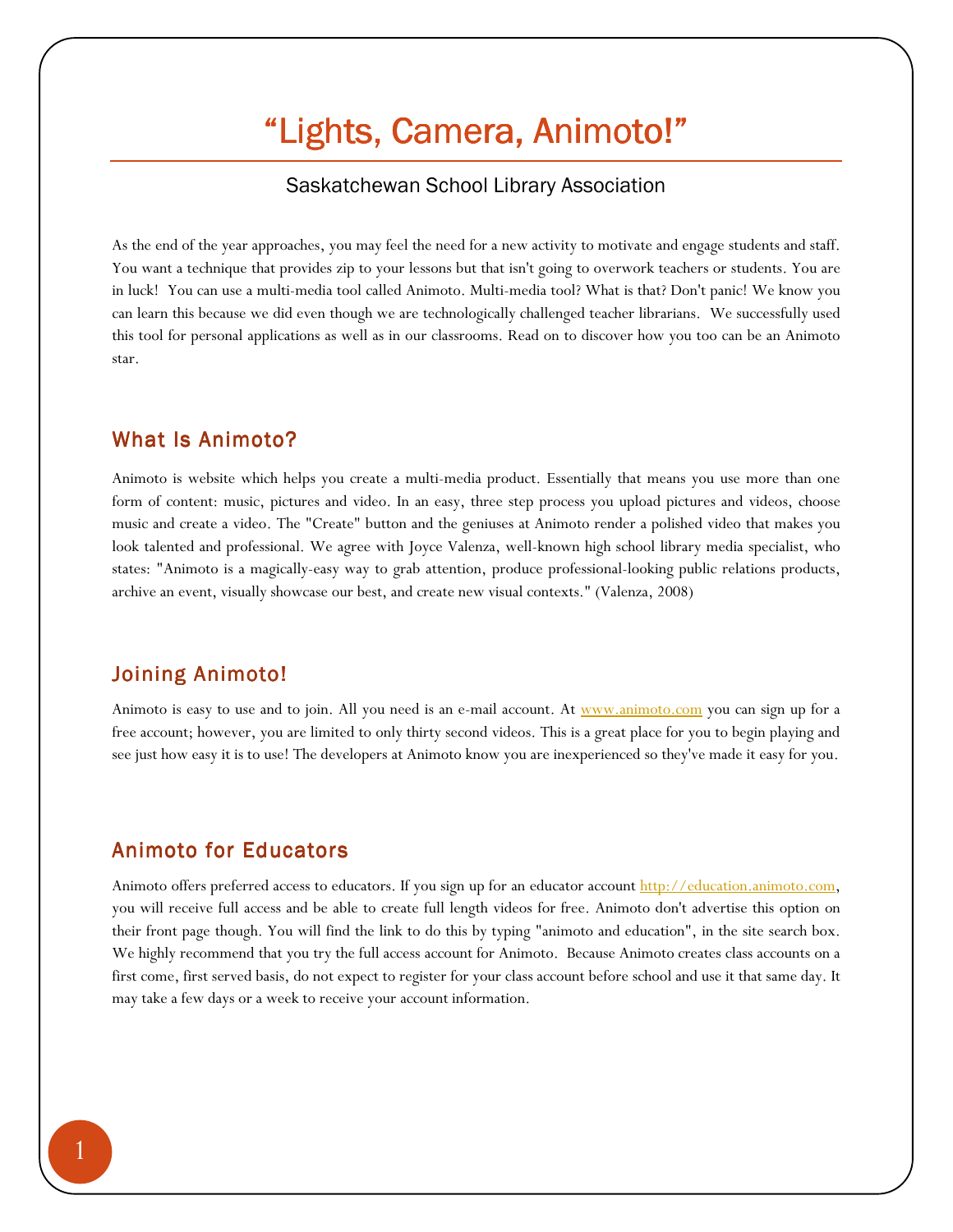#### Creating a Class Account:

Once you receive your teacher code, your students can sign in to Animoto and create their account using their own email. The sign up form will ask for a promo code, and that is where they will type in the educator's code you received when you registered. This will give your students full access to Animoto. Animoto provides a timeline within which you must register your accounts. After this date, your code will expire, and you will need to apply for a new one.

For safety reasons, you may prefer to have students register with "dummy" e-mail accounts. This will take some time depending on how many you have to create. We used Gmail because it is one of the e-mail providers that allow you to do this easily. This method of registering is recommended by Animoto if you have younger students. Students under 13 years of age are not able to register for their own accounts, but they can use Animoto if they have a "dummy" e-mail and use your classroom code when they register. When set up in this way, everything they do goes through your main e-mail account.

Here's how to make "dummy" accounts in Gmail. Create a special Gmail account for school projects. For these purposes, let's say it was awesometl@gmail.com. Then create awesometl+1@gmail.com; awesometl+2@gmail.com and so on until you have enough to assign one to each student. Once Animoto videos are complete, a finished copy of the video shows up on your screen and another is automatically delivered to your email. Any e-mail sent to one of the "dummy" accounts actually goes to your main e-mail address. This method offers a little more control which may be important with younger students. We appreciate this feature.

# What Can I Do With Animoto?

- Introduce or summarize a unit
- Showcase your library
- Create book trailers
- Showcase class trips, social studies fairs, culture fairs
- Tell digital stories
- Replace Powerpoint in any assignment
- Create science projects
- Study artists and paintings
- Make student video projects
- Teach math concepts (check out this link for examples: http://langwitches.org/blog/2010/01/06/mathtutorial-music-videos/)
- Insert your creative ideas here!

# Celebrations:

- Classroom account videos are private; no one can view videos or contact students unless they are uploaded to a public site.
- There is a wide variety of ways to use Animoto.
- Animoto does not require technical computer knowledge to use.